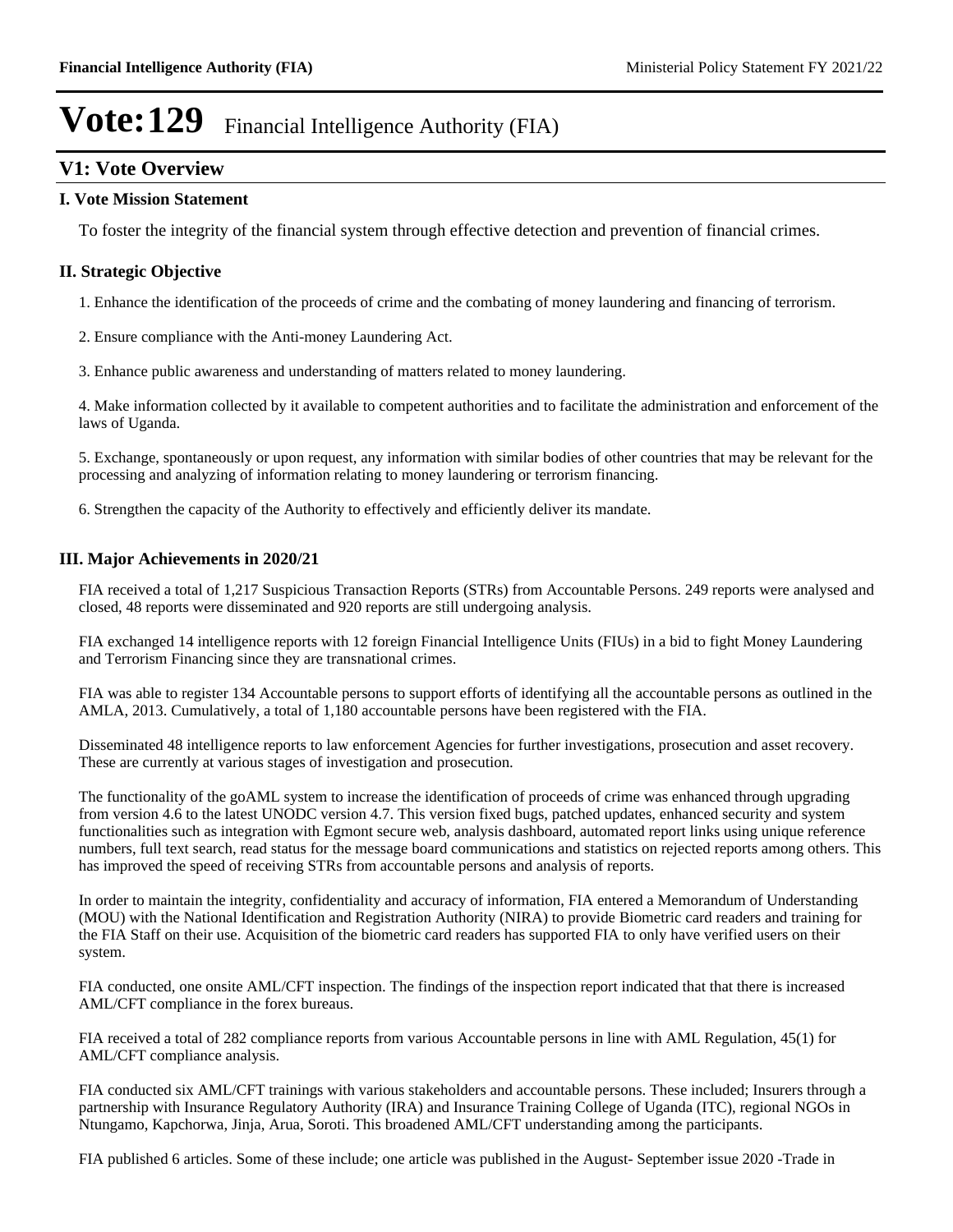Uganda Magazine. It was on the role played by the FIA in facilitating trade and investment in Uganda through combating financial crime.

The other 2 articles were published in the daily Monitor newspaper on the role of the Financial institutions in combating ML/TF published in the Banking Sector (28th July 2020) and the contribution of FIA in fighting illicit flows through gaming (11th September 2020).

### **IV. Medium Term Plans**

- i. Phased recruitment of staff
- ii. Rollout the electronic reporting system to all financial institutions
- iii. Build capacity in analysis, both tactical and strategic
- iv. Undertake risk based supervision of AML/CFT for both regulated and non-regulated accountable persons
- v. Increased coverage of AML/CFT public awareness across the country
- vi. Undertake studies to inform policy and decision making on matters related to AML/CFT
- vii. Improve domestic coordination mechanism with AML/CFT stakeholders

viii. Improve international cooperation to ease sharing and exchange of information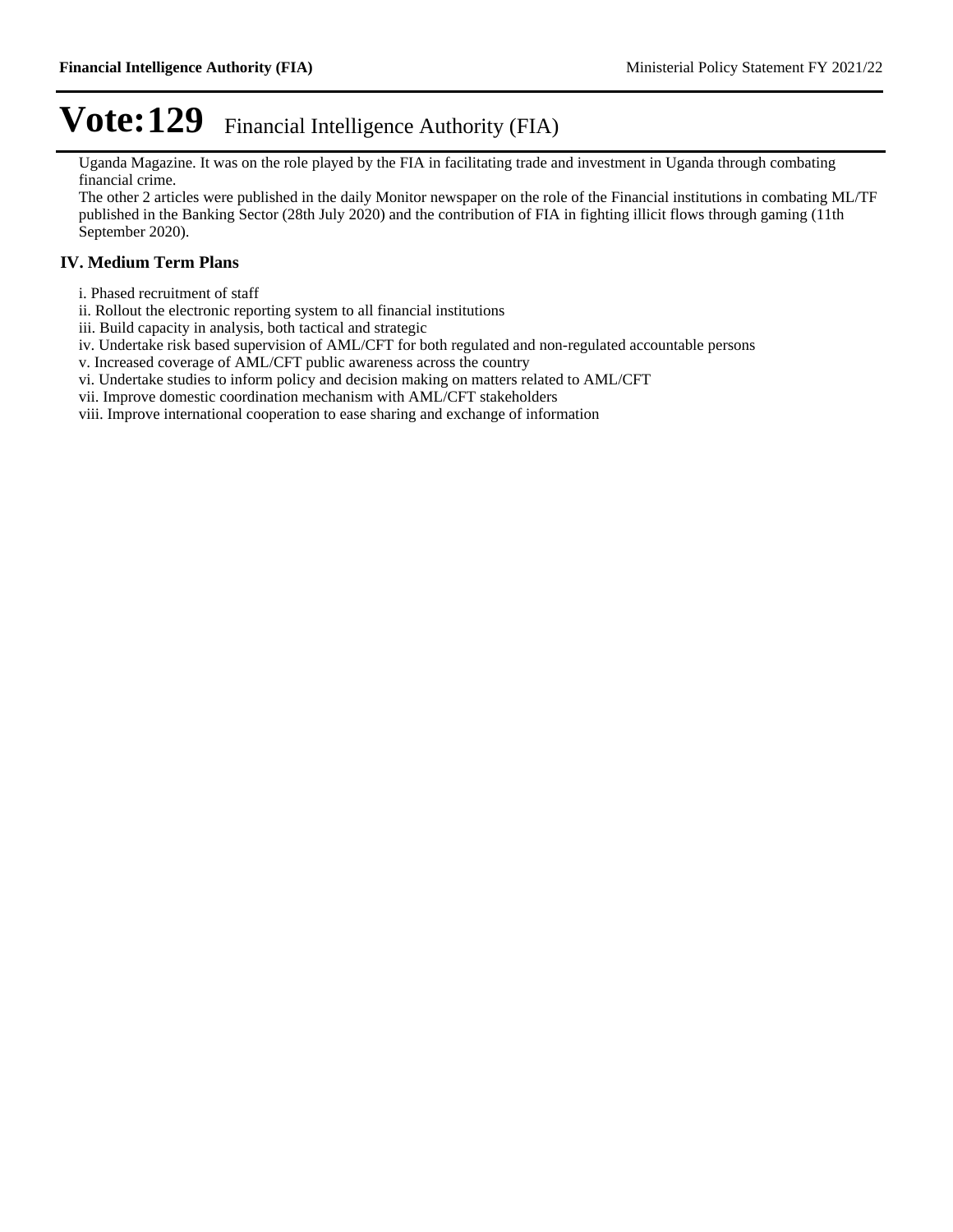### **V. Snapshot Of Medium Term Budget Allocations**

**Table 5.1: Overview of Vote Expenditures (UShs Billion)**

|                  |                                                      |                    | 2020/21       |                                           |         |         |         |         |         | <b>MTEF Budget Projections</b> |  |
|------------------|------------------------------------------------------|--------------------|---------------|-------------------------------------------|---------|---------|---------|---------|---------|--------------------------------|--|
|                  |                                                      | 2019/20<br>Outturn | <b>Budget</b> | <b>Approved Expenditure</b><br>by End Dec | 2021/22 | 2022/23 | 2023/24 | 2024/25 | 2025/26 |                                |  |
| <b>Recurrent</b> | Wage                                                 | 3.744              | 3.744         | 1.863                                     | 4.574   | 4.803   | 4.803   | 4.803   | 4.803   |                                |  |
|                  | Non Wage                                             | 6.357              | 11.752        | 6.363                                     | 9.343   | 9.343   | 9.343   | 9.343   | 9.343   |                                |  |
| Devt.            | GoU                                                  | 0.172              | 0.215         | 0.008                                     | 0.215   | 0.215   | 0.215   | 0.215   | 0.215   |                                |  |
|                  | Ext. Fin.                                            | 0.000              | 0.000         | 0.000                                     | 0.000   | 0.000   | 0.000   | 0.000   | 0.000   |                                |  |
|                  | <b>GoU</b> Total                                     | 10.273             | 15.711        | 8.233                                     | 14.133  | 14.362  | 14.362  | 14.362  | 14.362  |                                |  |
|                  | <b>Total GoU+Ext Fin (MTEF)</b>                      | 10.273             | 15.711        | 8.233                                     | 14.133  | 14.362  | 14.362  | 14.362  | 14.362  |                                |  |
|                  | <b>Arrears</b>                                       | 0.000              | 0.000         | 0.000                                     | 0.000   | 0.000   | 0.000   | 0.000   | 0.000   |                                |  |
|                  | <b>Total Budget</b>                                  | 10.273             | 15.711        | 8.233                                     | 14.133  | 14.362  | 14.362  | 14.362  | 14.362  |                                |  |
|                  | <b>A.I.A Total</b>                                   | N/A                | N/A           | N/A                                       | N/A     | N/A     | N/A     | N/A     | N/A     |                                |  |
|                  | <b>Grand Total</b>                                   | 10.273             | 15.711        | 8.233                                     | 14.133  | 14.362  | 14.362  | 14.362  | 14.362  |                                |  |
|                  | <b>Total Vote Budget</b><br><b>Excluding Arrears</b> | 10.273             | 15.711        | 8.233                                     | 14.133  | 14.362  | 14.362  | 14.362  | 14.362  |                                |  |

#### **Table 5.2: Budget Allocation by Programme (UShs Billion)**

|                                 | 2021/22 Draft Estimates |          |              |  |  |
|---------------------------------|-------------------------|----------|--------------|--|--|
| <b>Billion Uganda Shillings</b> | GoU                     | Ext. Fin | <b>Total</b> |  |  |
| Governance and Security         | 14.133                  | 0.000    | 14.133       |  |  |
| <b>Grand Total:</b>             | 14.133                  | 0.000    | 14.133       |  |  |
| <b>Total excluding Arrears</b>  | 14.133                  | 0.000    | 14.133       |  |  |

### **VI. Budget By Economic Clasification**

**Table V6.1 2020/21 and 2021/22 Budget Allocations by Item**

|                                       | 2020/21 Approved Budget |          |            |              | 2021/22 Draft Estimates |          |              |
|---------------------------------------|-------------------------|----------|------------|--------------|-------------------------|----------|--------------|
| Billion Uganda Shillings              | GoU                     | Ext. Fin | <b>AIA</b> | <b>Total</b> | GoU                     | Ext. Fin | <b>Total</b> |
| <b>Output Class: Outputs Provided</b> | 15.496                  | 0.000    | 0.000      | 15.496       | 13.918                  | 0.000    | 13.918       |
| 211 Wages and Salaries                | 4.177                   | 0.000    | 0.000      | 4.177        | 4.862                   | 0.000    | 4.862        |
| 212 Social Contributions              | 0.384                   | 0.000    | 0.000      | 0.384        | 0.686                   | 0.000    | 0.686        |
| 213 Other Employee Costs              | 1.247                   | 0.000    | 0.000      | 1.247        | 1.145                   | 0.000    | 1.145        |
| 221 General Expenses                  | 2.937                   | 0.000    | 0.000      | 2.937        | 1.340                   | 0.000    | 1.340        |
| 222 Communications                    | 0.063                   | 0.000    | 0.000      | 0.063        | 0.026                   | 0.000    | 0.026        |
| 223 Utility and Property Expenses     | 1.208                   | 0.000    | 0.000      | 1.208        | 1.164                   | 0.000    | 1.164        |
| 224 Supplies and Services             | 4.077                   | 0.000    | 0.000      | 4.077        | 2.821                   | 0.000    | 2.821        |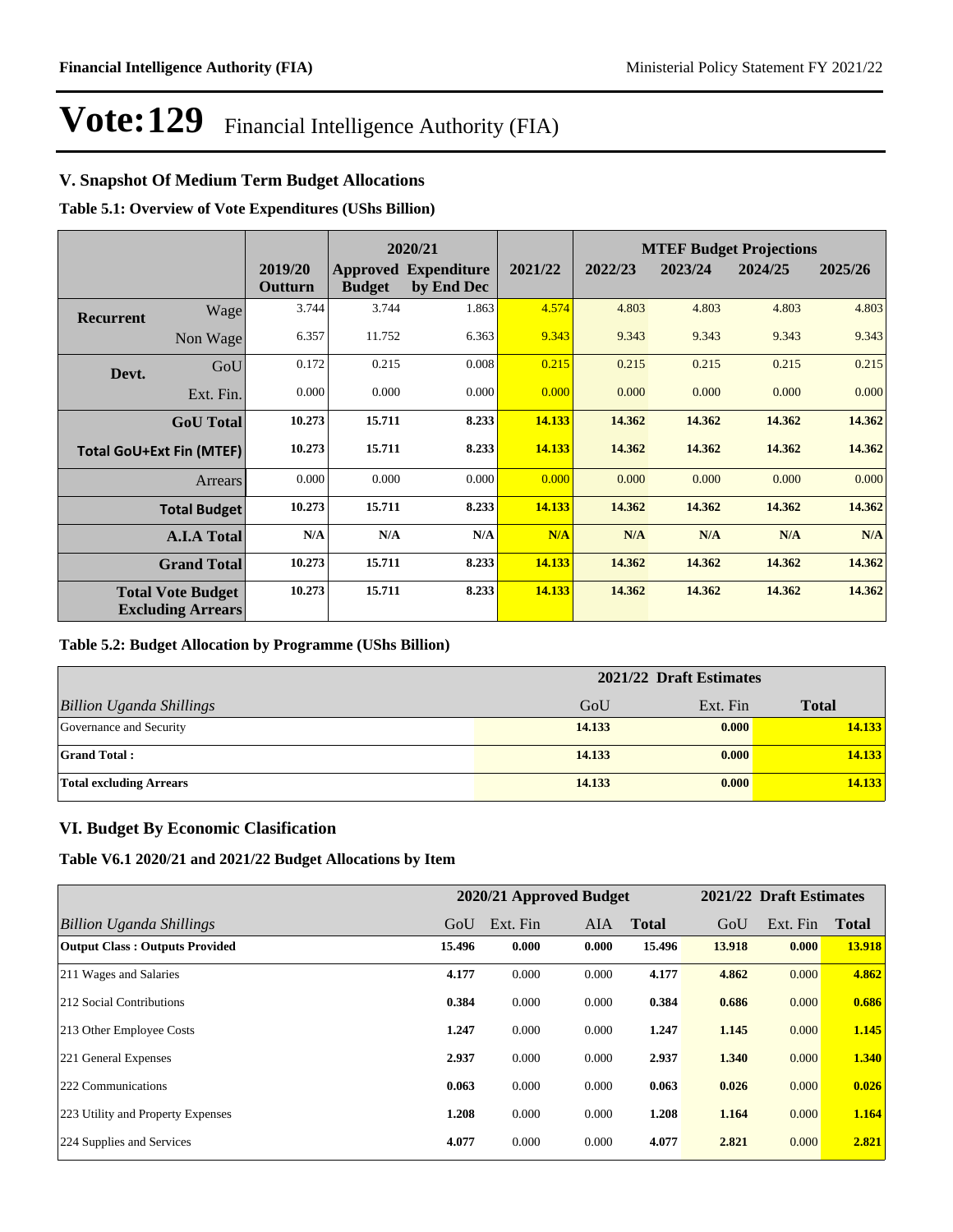| 225 Professional Services              | 0.419  | 0.000 | 0.000 | 0.419  | 0.480  | 0.000 | 0.480  |
|----------------------------------------|--------|-------|-------|--------|--------|-------|--------|
| 226 Insurances and Licenses            | 0.080  | 0.000 | 0.000 | 0.080  | 0.879  | 0.000 | 0.879  |
| 227 Travel and Transport               | 0.843  | 0.000 | 0.000 | 0.843  | 0.495  | 0.000 | 0.495  |
| 228 Maintenance                        | 0.060  | 0.000 | 0.000 | 0.060  | 0.020  | 0.000 | 0.020  |
| <b>Output Class: Capital Purchases</b> | 0.215  | 0.000 | 0.000 | 0.215  | 0.215  | 0.000 | 0.215  |
| 312 FIXED ASSETS                       | 0.215  | 0.000 | 0.000 | 0.215  | 0.215  | 0.000 | 0.215  |
| <b>Grand Total:</b>                    | 15.711 | 0.000 | 0.000 | 15.711 | 14.133 | 0.000 | 14.133 |
| <b>Total excluding Arrears</b>         | 15.711 | 0.000 | 0.000 | 15.711 | 14.133 | 0.000 | 14.133 |

### VII. Budget By Sub-Subprogramme, Department And Project

### **Table V7.1: Past Expenditure Outturns and Medium Term Projections by Sub-SubProgramme,Department and Project**

| <b>Billion Uganda shillings</b>                                                    | FY 2020/21                          |                           |                                   | <b>Medium Term Projections</b>              |         |         |         |         |
|------------------------------------------------------------------------------------|-------------------------------------|---------------------------|-----------------------------------|---------------------------------------------|---------|---------|---------|---------|
|                                                                                    | <b>FY 2019/20</b><br><b>Outturn</b> | Approved<br><b>Budget</b> | <b>Spent By</b><br><b>End Dec</b> | 2021-22<br><b>Proposed</b><br><b>Budget</b> | 2022-23 | 2023-24 | 2024-25 | 2025-26 |
| <b>12 General Administration and</b><br><b>Support Services</b>                    | 7.726                               | 9.746                     | 4.313                             | 9.421                                       | 9.650   | 9.650   | 9.650   | 9.650   |
| 06 Internal Audit                                                                  | 0.000                               | 0.096                     | 0.014                             | 0.080                                       | 0.080   | 0.080   | 0.080   | 0.080   |
| 07 Finance and Administration                                                      | 1.431                               | 3.865                     | 1.812                             | 4.551                                       | 4.551   | 4.551   | 4.551   | 4.551   |
| 09 Human Resource Management Services                                              | 6.123                               | 5.570                     | 2.479                             | 4.574                                       | 4.803   | 4.803   | 4.803   | 4.803   |
| 1423 Support to Financial Intelligence<br>Authority                                | 0.172                               | 0.000                     | 0.000                             | 0.000                                       | 0.000   | 0.000   | 0.000   | 0.000   |
| 1623 Retooling of Financial Intelligence<br>Authority                              | 0.000                               | 0.215                     | 0.008                             | 0.215                                       | 0.215   | 0.215   | 0.215   | 0.215   |
| 21 Prevention of ML/TF and Financial<br><b>Intelligence Information Management</b> | 2.547                               | 5.965                     | 3.921                             | 4.712                                       | 4.712   | 4.712   | 4.712   | 4.712   |
| 02 Legal, Inspection and Compliance                                                | 0.328                               | 0.810                     | 0.202                             | 1.292                                       | 1.292   | 1.292   | 1.292   | 1.292   |
| 05 International Relations and Strategic<br>Analysis                               | 0.635                               | 1.778                     | 1.044                             | 0.400                                       | 0.400   | 0.400   | 0.400   | 0.400   |
| 07 Operational Analysis                                                            | 1.415                               | 3.049                     | 2.587                             | 2.140                                       | 2.140   | 2.140   | 2.140   | 2.140   |
| 08 AML Systems and ICT Management                                                  | 0.169                               | 0.328                     | 0.088                             | 0.880                                       | 0.880   | 0.880   | 0.880   | 0.880   |
| <b>Total for the Vote</b>                                                          | 10.273                              | 15.711                    | 8.233                             | 14.133                                      | 14.362  | 14.362  | 14.362  | 14.362  |
| <b>Total Excluding Arrears</b>                                                     | 10.273                              | 15.711                    | 8.233                             | 14.133                                      | 14.362  | 14.362  | 14.362  | 14.362  |

### **VIII. Sub-SubProgramme Performance and Medium Term Plans**

#### **Table V8.1: Sub-SubProgramme Outcome and Outcome Indicators**

|                             | <b>Sub-SubProgramme:</b> 12 General Administration and Support Services                     |
|-----------------------------|---------------------------------------------------------------------------------------------|
| <b>Objective :</b>          | Ensure an efficient and effective Financial Intelligence Authority in achieving its mandate |
| <b>Responsible Officer:</b> | Sydney Asubo                                                                                |
| Outcome:                    | An Efficient and effective Financial Intelligence Authority (FIA)                           |

**1. Sustainable Macroeconomic Stability**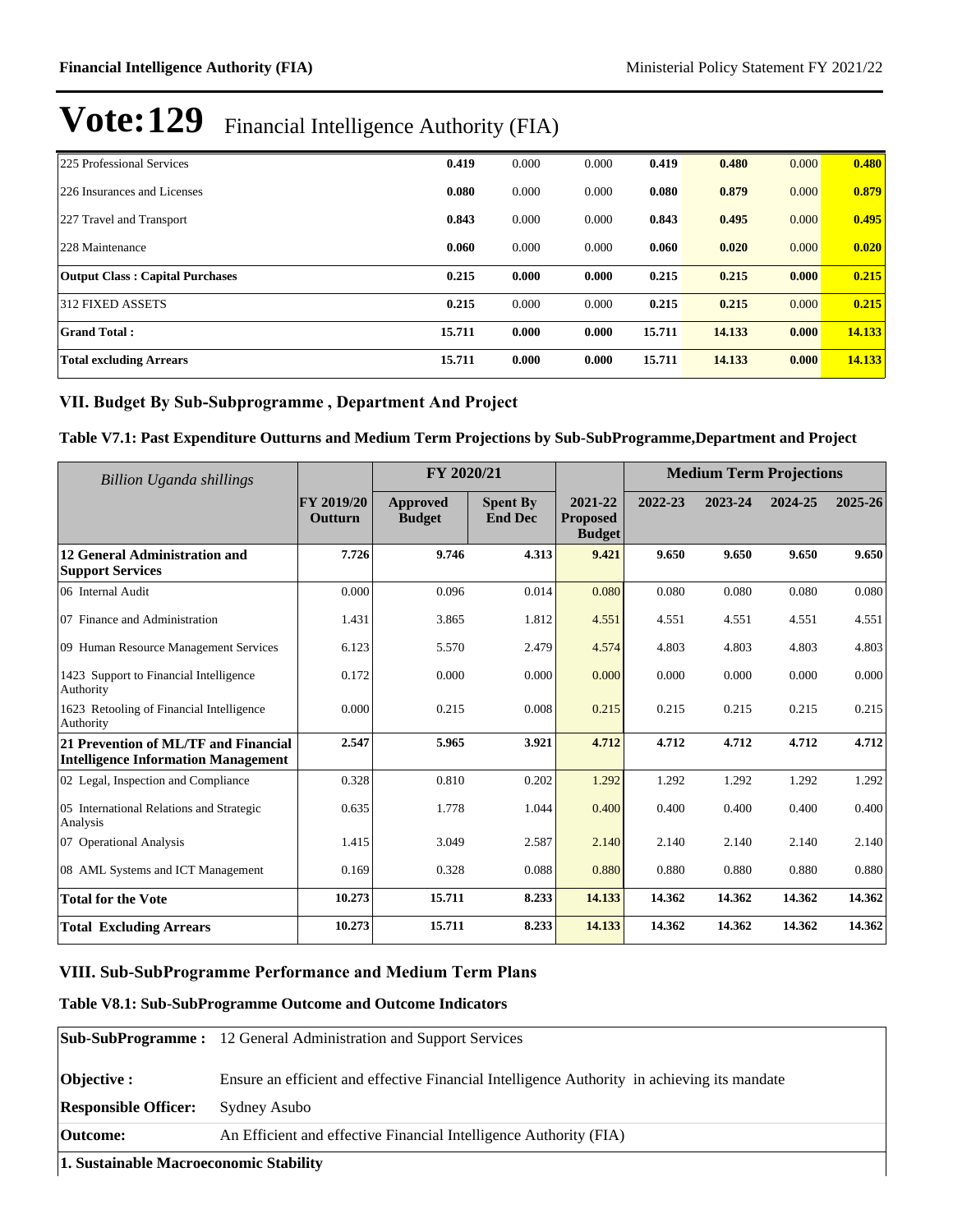|                                                           |                                                                                                                                                                                                                                                                                                                                                               | <b>Performance Targets</b> |               |                |                  |         |
|-----------------------------------------------------------|---------------------------------------------------------------------------------------------------------------------------------------------------------------------------------------------------------------------------------------------------------------------------------------------------------------------------------------------------------------|----------------------------|---------------|----------------|------------------|---------|
|                                                           | <b>Outcome Indicators</b>                                                                                                                                                                                                                                                                                                                                     |                            |               | 2021/22        | 2022/23          | 2023/24 |
|                                                           | <b>Baseline</b>                                                                                                                                                                                                                                                                                                                                               | <b>Base year</b>           | <b>Target</b> | Projection     | Projection       |         |
|                                                           | • Level of Compliance of the Authority's planning and Budgeting instruments to NDPII                                                                                                                                                                                                                                                                          | 75%                        | 20202021      | 80%            | 85%              | 90%     |
|                                                           | • Level of compliance of the Authority to Gender and Equity budgeting                                                                                                                                                                                                                                                                                         | 85%                        | 20202021      | 85%            | 87%              | 90%     |
| • Annual External Auditor General Rating of the Authority |                                                                                                                                                                                                                                                                                                                                                               | 100%                       | 20202021      | 100%           | 100%             | 100%    |
| Department: 06 Internal Audit                             |                                                                                                                                                                                                                                                                                                                                                               |                            |               |                |                  |         |
|                                                           | <b>Budget Output: 21 Development of Internal Audit Controls and Risk Management</b>                                                                                                                                                                                                                                                                           |                            |               |                |                  |         |
| Percentage of audit recommendations implemented           |                                                                                                                                                                                                                                                                                                                                                               |                            |               | 40%            | 50%              | 60%     |
|                                                           | Percentage of the strategic actions in the Strategic Plan delivered                                                                                                                                                                                                                                                                                           |                            |               | 40%            | 50%              | 60%     |
| No. of risk management assessments conducted              |                                                                                                                                                                                                                                                                                                                                                               |                            |               |                | 4                | 4       |
| <b>Department: 07 Finance and Administration</b>          |                                                                                                                                                                                                                                                                                                                                                               |                            |               |                |                  |         |
|                                                           | <b>Budget Output: 01 FIA Support Services and Administration</b>                                                                                                                                                                                                                                                                                              |                            |               |                |                  |         |
| No of Financial Statements produced                       |                                                                                                                                                                                                                                                                                                                                                               |                            |               | $\overline{2}$ | $\boldsymbol{2}$ | 2       |
|                                                           | Percentage of the Strategic actions in the Strategic Plan delivered                                                                                                                                                                                                                                                                                           |                            |               | 40%            | 60%              | 80%     |
|                                                           | <b>Budget Output: 19 Human Resource Management Services</b>                                                                                                                                                                                                                                                                                                   |                            |               |                |                  |         |
|                                                           | Percentage of approved FIA structure filled by gender and PWDs                                                                                                                                                                                                                                                                                                |                            |               | 10%            | 20%              | 30%     |
|                                                           | Number of staff trained in relevant capacity building by gender                                                                                                                                                                                                                                                                                               |                            |               | <b>10</b>      | 20               | 30      |
|                                                           | <b>Department: 09 Human Resource Management Services</b>                                                                                                                                                                                                                                                                                                      |                            |               |                |                  |         |
|                                                           | <b>Budget Output: 19 Human Resource Management Services</b>                                                                                                                                                                                                                                                                                                   |                            |               |                |                  |         |
|                                                           | Percentage of approved FIA structure filled by gender and PWDs                                                                                                                                                                                                                                                                                                |                            |               | 65%            | 70%              | 75%     |
|                                                           | Number of staff trained in relevant capacity building by gender                                                                                                                                                                                                                                                                                               |                            |               | 20             | 25               | 30      |
|                                                           | Sub-SubProgramme: 21 Prevention of ML/TF and Financial Intelligence Information Management                                                                                                                                                                                                                                                                    |                            |               |                |                  |         |
| Objective:                                                | (i) Ensure that Accountable/Reporting entities comply with Anti-Money Laundering Act 2013 (As<br>amended) and Anti-Terrorism Act 2002 (As amended) and their respective Regulations and Guidelines<br>and enforce administrative sanctions                                                                                                                    |                            |               |                |                  |         |
|                                                           | (ii) Ensure that Money Laundering and Terrorism Financing (ML/TF) are prevented and detected through<br>analysis of financial transactions and dissemination of financial intelligence reports to Law Enforcement<br>Agencies.                                                                                                                                |                            |               |                |                  |         |
|                                                           | (iii) Ensure that IT infrastructure supports AML/CFT systems and operations.<br>(iv) Ensure that Financial Intelligence Research and Strategic analysis are conducted<br>(v) Enhance public awareness and understanding of matters related to money laundering across the<br>country<br>(vi) Coordinate the implementation of AML/CFT International standards |                            |               |                |                  |         |
|                                                           | (vii) Coordinate the planning and budgeting functionality to ensure that vote BFPs, MPS and detailed<br>Budget estimates are comprehensively prepared and submitted as per the timelines.<br>(viii) Ensure financial due diligence on investors is conducted                                                                                                  |                            |               |                |                  |         |
| <b>Responsible Officer:</b>                               | Wandera Were Samuel                                                                                                                                                                                                                                                                                                                                           |                            |               |                |                  |         |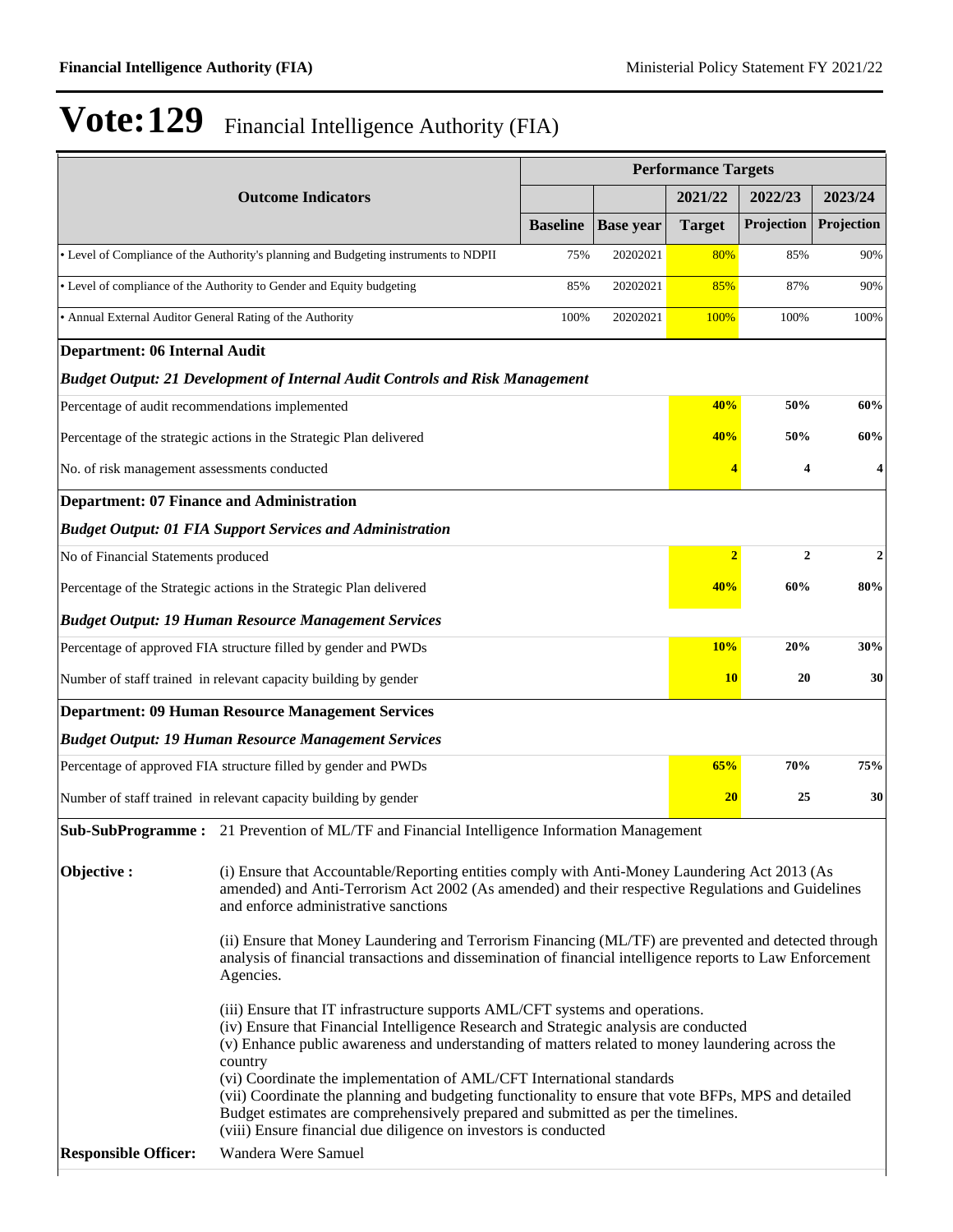| <b>Outcome:</b><br>Reduced level of ML and TF cases in all the regions of the country                    |                 |                            |                |                |                  |
|----------------------------------------------------------------------------------------------------------|-----------------|----------------------------|----------------|----------------|------------------|
| 1. Sustainable Macroeconomic Stability                                                                   |                 |                            |                |                |                  |
|                                                                                                          |                 | <b>Performance Targets</b> |                |                |                  |
| <b>Outcome Indicators</b>                                                                                |                 |                            | 2021/22        | 2022/23        | 2023/24          |
|                                                                                                          | <b>Baseline</b> | <b>Base year</b>           | <b>Target</b>  | Projection     | Projection       |
| • Proportion of ML/TF cases disseminated to LEDs with disaggregated data                                 | 10%             | 20202021                   | 15%            | 17%            | 20%              |
| · Proportion of STRs analyzed and indicating disaggregated data in terms of age, sex and<br>nationality  | 30%             | 20202021                   | 35%            | 37%            | 40%              |
| Department: 02 Legal, Inspection and Compliance                                                          |                 |                            |                |                |                  |
| <b>Budget Output: 03 Compliance with AML and CFT laws and Regulations</b>                                |                 |                            |                |                |                  |
| Percentage of accountable persons issued with certificates of registration                               |                 |                            | 65%            | 68%            | 70%              |
| Number of inspection reports from regulatory bodies reviewed                                             |                 |                            | 3              | 3              | 3                |
| Number of sanctions applied and disaggregated by Accountable Persons                                     |                 |                            |                | $\mathbf{1}$   | $\mathbf{1}$     |
| <b>Budget Output: 04 Legal Representation and Litigation</b>                                             |                 |                            |                |                |                  |
| Percentage of cases concluded and forwarded for prosecution                                              |                 |                            | 100%           | 100%           | 100%             |
| <b>Department: 05 International Relations and Strategic Analysis</b>                                     |                 |                            |                |                |                  |
| Budget Output: 05 Coordination of the implementation of AML/CFT NRA and MER recommendations              |                 |                            |                |                |                  |
| Number of AML/CFT Awareness campaigns conducted by region                                                |                 |                            | 5              | 5              | 5                |
| Proportion of Accountable persons and supervisory bodies trained on AML/CFT                              |                 |                            | 60%            | 65%            | 70%              |
| Number of recommendations from AML/CFT coordination forum implemented                                    |                 |                            | <b>16</b>      | 18             | 20               |
| <b>Budget Output: 06 Financial Intelligence Research and Strategic Development</b>                       |                 |                            |                |                |                  |
| Number of studies on ML/TF trends and methods concluded with disaggregated data                          |                 |                            | $\overline{2}$ | $\overline{2}$ | $\boldsymbol{2}$ |
| Proportion of recommendations from MER and NRA                                                           |                 |                            | 16             | 18             | 20               |
| <b>Department: 07 Operational Analysis</b>                                                               |                 |                            |                |                |                  |
| <b>Budget Output: 01 Analysis and Reporting Financial Operations in the different Sectors</b>            |                 |                            |                |                |                  |
| Number of (STR)/LCTR/CBR received and analysed with disaggregated data                                   |                 |                            | 480            | 480            | 480              |
| Proportion of STRs analysed and disseminated for investigations to the relevant LEAs                     |                 |                            | <b>10%</b>     | 10%            | 10%              |
| Number of due diligence requests on companies handled classified from each requesting MDA                |                 |                            | 10             | 10             | <b>10</b>        |
| Department: 08 AML Systems and ICT Management                                                            |                 |                            |                |                |                  |
| <b>Budget Output: 02 Ensure safety and integrity of FIA information</b>                                  |                 |                            |                |                |                  |
| Number of reporting entities using goAML system disaggregated by Accountable persons                     |                 |                            | 35             | 40             | 45               |
| Number of statistical databases on STR/LCTR/CBR established and maintained to reflect national character |                 |                            | $\mathbf{1}$   | 1              | $\mathbf{1}$     |

## **IX. Major Capital Investments And Changes In Resource Allocation**

**Table 9.1: Major Capital Investment (Capital Purchases outputs over 0.5Billion)**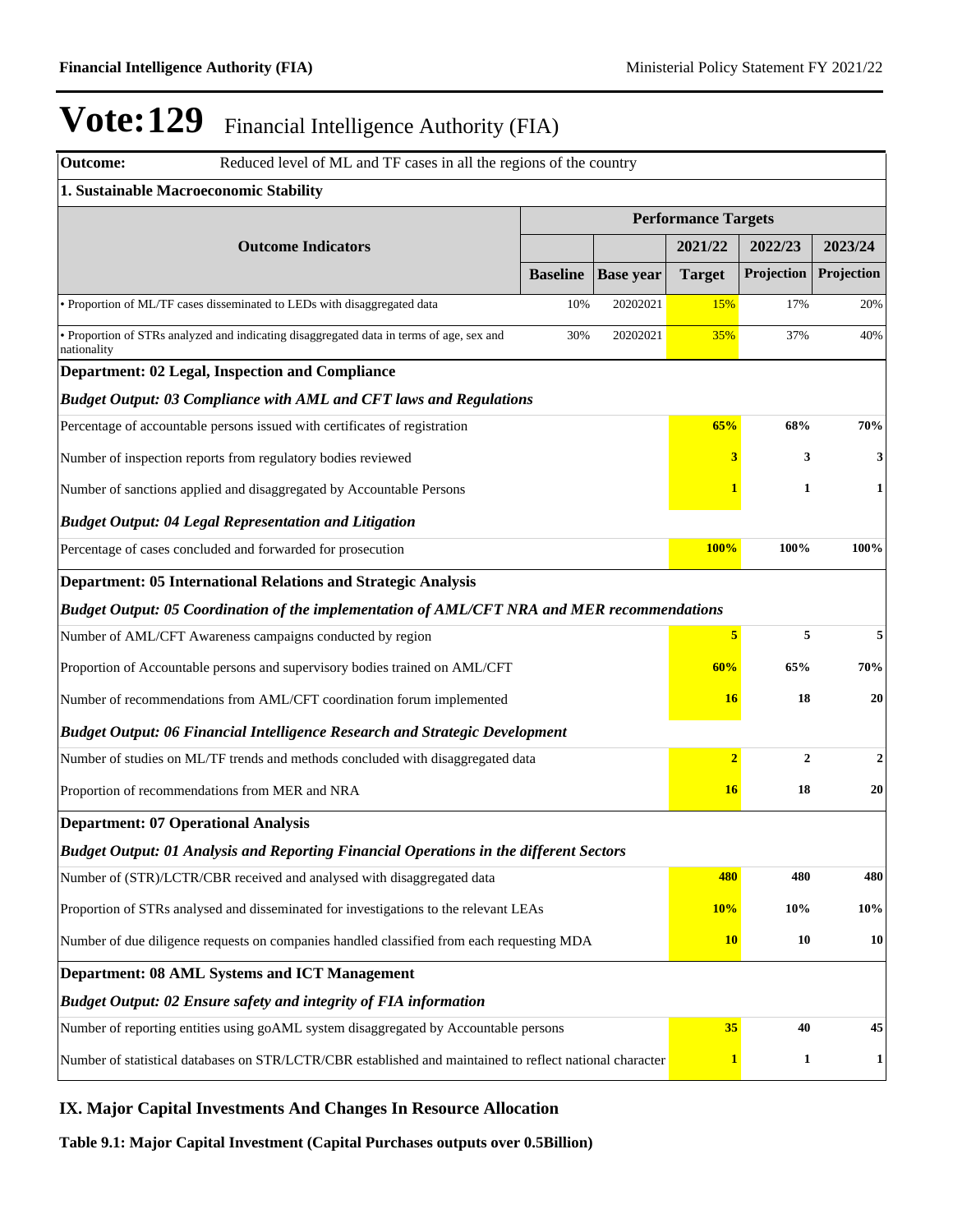N/A

### **X. Vote Challenges and Plans To Improve Performance**

#### **Vote Challenges**

1. Insufficient budgetary allocation to recruit staff which has created significant performance gaps in operations of FIA. This has further resulted into;

a. Inadequate training of accountable persons on their AML/CFT obligations particularly DNFPs.

b. Limited public awareness on matters related to AML/CFT as provided for in AMLA.

c. Limited onsite inspections which, negatively impacts on effective enforcement of compliance with AMLA.

2. The existence of unregulated sectors like the real estate that are attractive to launderers as indicated in the National Risk Assessment Report

3. Slow pace of Accountable Persons transitioning from manual to electronic reporting of STRs and LCTRs because of limited technical preparedness in terms of IT infrastructure that supports goAML.

4. Limited use of the financial intelligence generated and disseminated information to competent authorities. Most Law Enforcement Agencies are not conducting parallel financial investigations on most of the predicate offences.

5. Uganda¶s economy is predominantly cash-based and informal sector is large. Several transactions are not captured in the formal financial system and therefore cannot be traced or analyzed for AML/CFT. Therefore, criminals can easily exploit such channels. 6.The emergence of new technological innovations like virtual assets that are not yet regulated in many jurisdictions and that creates significant challenges to enforce compliance with the AML/CFT requirements.

7. Significant challenges in implementation of declarations of currency and bearer negotiable instruments at the border entry points, due to inadequate capacity and IT infrastructure to protect identity of travelers who declare.

8. Uganda's effectiveness on Immediate Outcomes (IO) 1-11 were rated low and therefore there is need to address effectiveness of Uganda's AML/CFT framework to meet the required international standards to avoid ICRG process.

#### **Plans to improve Vote Performance**

i. The Authority will continue implementing a phased recruitment of staff and ensure that they are well trained and acquire professional accreditation. The number of staff in the Authority currently stands at 62.5% of the approved positions which affects implementation of activities.

ii. Conduct public awareness across the country to increase understanding of AML/CFT matters.

iii. Roll out of goAML electronic reporting system to more accountable persons, including DNFBPs to ease reporting.

iv. Enhance awareness of accountable persons to file STRs and streamline the dissemination of information to competent authorities.

v. Undertake 2 sector-specific ML/TF risk assessments to identify vulnerabilities with a view to support strategic analysis and inform policy.

vi. Enhance capacity building of accountable persons, especially DNFBPs to detect and report suspected ML/TF activities. vii. Review the National AML/CFT Policy, the AML Act, 2013 and accompanying regulations to ensure that they meet international standards and emerging ML/TF challenges.

viii. Support the Ministry of Lands, Housing and Urban Development to establish a framework for the AML/CFT regulation of the sector.

ix. Strengthen domestic coordination among the key AML/CFT stakeholders to fast track the implementation of the FATF-ICRG Action Plan in order to get the country out of the grey-list.

x. Improve on efficiency of IT systems to support analysis function and boost efficiency of the Authority.

### **XI Off Budget Support**

### **Table 11.1 Off-Budget Support by Department and Project**

N/A

**XII. Vote Cross Cutting Policy And Other Budgetary Issues**

**Table 12.1: Cross- Cutting Policy Issues**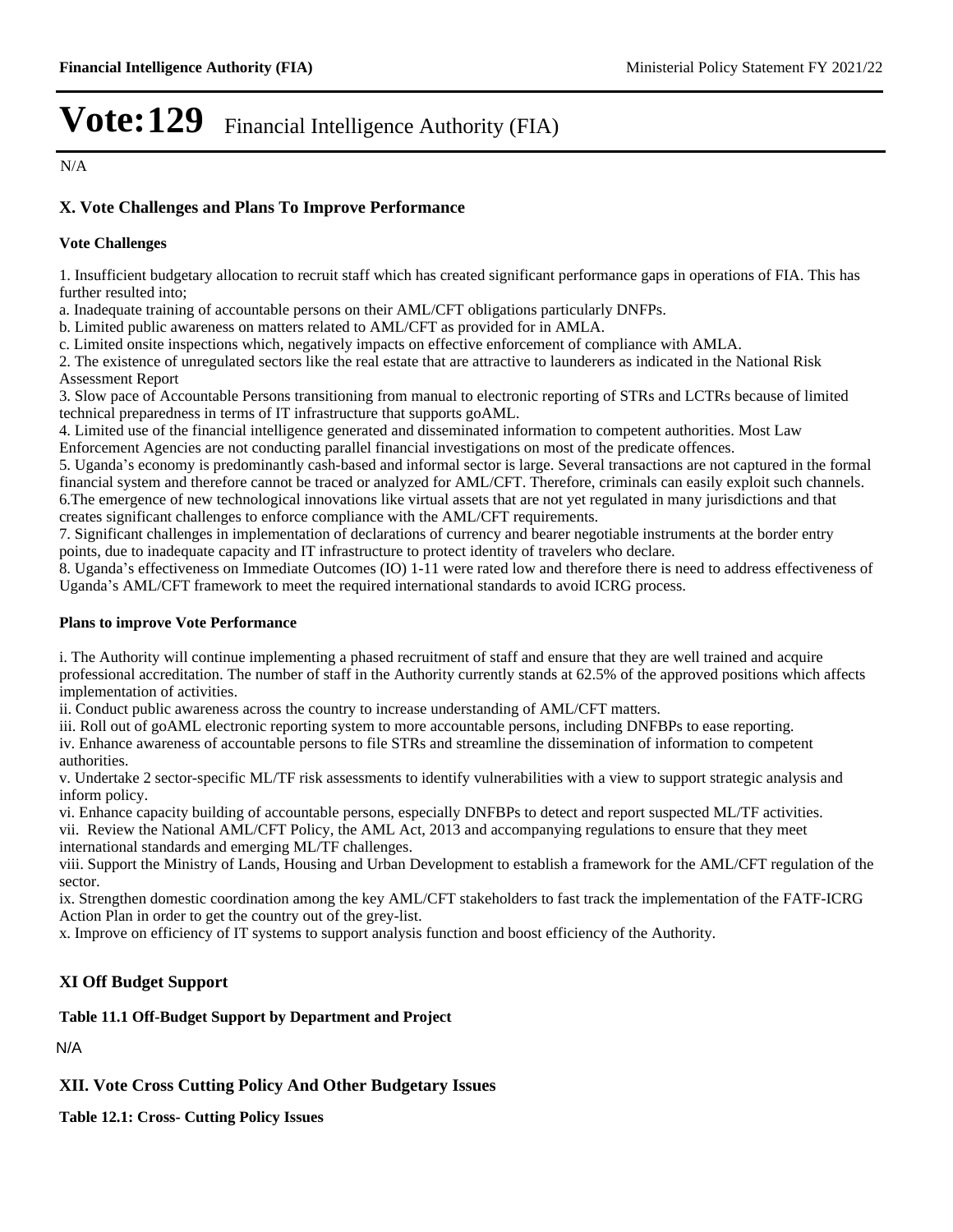| <b>Issue Type:</b>                  | <b>HIV/AIDS</b>                                                                                                                                                                                                  |
|-------------------------------------|------------------------------------------------------------------------------------------------------------------------------------------------------------------------------------------------------------------|
| Objective:                          | To provide support to staff living with HIV/AIDS to increase their productivity                                                                                                                                  |
| <b>Issue of Concern:</b>            | Roll out of the approved Authority's HIV/AIDS policy in providing support to staff living with<br>HIV/AIDS to increase their productivity                                                                        |
| <b>Planned Interventions:</b>       | Roll out of the approved Authority's HIV/AIDS policy                                                                                                                                                             |
| <b>Budget Allocation (Billion):</b> | 0.100                                                                                                                                                                                                            |
| <b>Performance Indicators:</b>      | No. of staff counseled<br>No. of HIV/AIDS awareness sessions conducted                                                                                                                                           |
| <b>Issue Type:</b>                  | Gender                                                                                                                                                                                                           |
| Objective:                          | Mainstream gender and equity concerns in all operations of the Authority to ensure services are<br>provided fairly to all staff and members of the public including those with various disabilities.             |
| <b>Issue of Concern:</b>            | Gender and equity concerns are effectively mainstreamed in its operations to ensure services are<br>provided fairly to all staff and members of the public including those with various disabilities             |
| <b>Planned Interventions:</b>       | Provide appropriate facilities for PWDs,<br>Provide facilities and services to cater for expecting mothers at the Authority, provide counseling<br>services for staff with different challenges                  |
| <b>Budget Allocation (Billion):</b> | 0.100                                                                                                                                                                                                            |
| <b>Performance Indicators:</b>      | No of facilities provided No of staff counseled                                                                                                                                                                  |
| <b>Issue Type:</b>                  | <b>Enviroment</b>                                                                                                                                                                                                |
| Objective:                          | Mainstream environmental concerns in the operations of the Authority to ensure that clean<br>environment is promoted and maintained                                                                              |
| <b>Issue of Concern:</b>            | Mainstream environmental concerns in the operations of the Authority to ensure eco-friendly<br>environment.                                                                                                      |
| <b>Planned Interventions:</b>       | Share documents on line and reduce hard paper usage, Promote usage of shared devices such as<br>printers to reduce on emissions, promote usage of natural light during day and enforce efficient use<br>of power |
| <b>Budget Allocation (Billion):</b> | 0.100                                                                                                                                                                                                            |
| <b>Performance Indicators:</b>      | No. of reams of paper used in comparison to previous years<br>Level of power usage                                                                                                                               |

### **XIII. Personnel Information**

### **Table 13.1 Staff Establishment Analysis**

| <b>Title</b>                                         | <b>Salary Scale</b> | <b>Number Of Approved Positions</b> | <b>Number Of Filled Positions</b> |
|------------------------------------------------------|---------------------|-------------------------------------|-----------------------------------|
| <b>SENIOR OFFICER (PUBLIC)</b><br><b>RELATIONS</b> ) | FIA <sub>5</sub>    |                                     | $\Omega$                          |
| <b>Executive Director</b>                            | FIA1                |                                     |                                   |
| Deputy Executive Director                            | FIA <sub>2</sub>    |                                     |                                   |
| Director Systems Administration<br>and Security      | FIA3                |                                     |                                   |
| <b>Manager Accounts</b>                              | FIA4                |                                     |                                   |
| Manager Human Resource                               | FIA4                |                                     |                                   |
| Manager Legal                                        | FIA4                |                                     |                                   |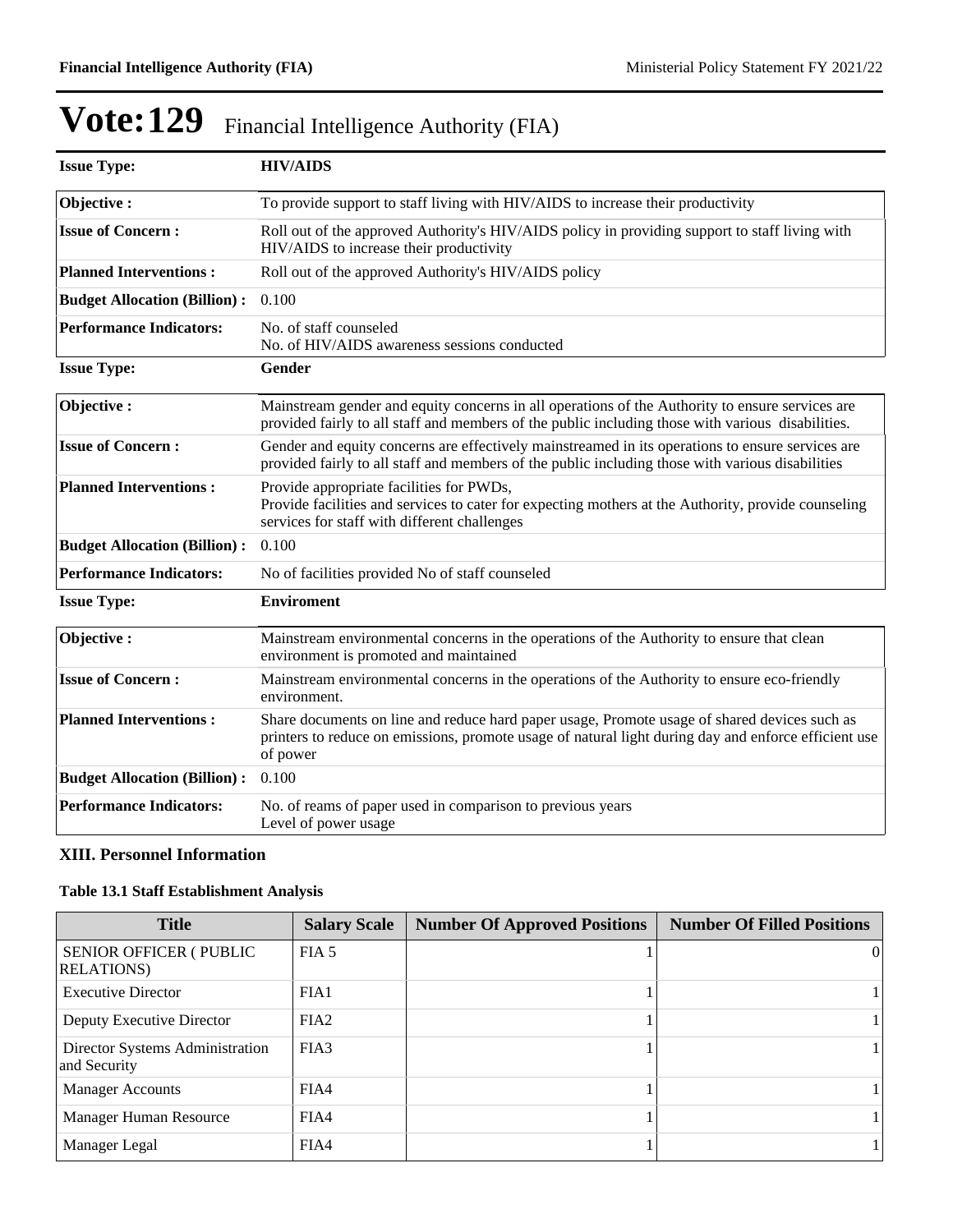| Manger Compliance and Inspection                                 | FIA4             |   | 1                |
|------------------------------------------------------------------|------------------|---|------------------|
| <b>HR OFFICER</b>                                                | FIA6             |   |                  |
| <b>RECORDS OFFICER</b>                                           | FIA6             |   | $\theta$         |
| OFFICER (ED S PERSONAL<br>ASSISTANT)                             | FIA6             |   | $\theta$         |
| PROCUREMENT OFFICER                                              | FIA <sub>6</sub> |   |                  |
| <b>DIRECTOR AUDIT</b>                                            | FIA <sub>3</sub> |   | $\theta$         |
| Director Legal , Inspection and<br>Compliance                    | FIA <sub>3</sub> | 2 |                  |
| <b>DIRECTORE FINANCE AND</b><br><b>ADMINISTARTION</b>            | FIA <sub>3</sub> |   | $\boldsymbol{0}$ |
| <b>MANAGER SYSTEMS</b><br>/SECURITY                              | FIA4             |   | $\theta$         |
| STORES ASSISTANT                                                 | FIA <sub>9</sub> |   | $\boldsymbol{0}$ |
| Director systems administration and<br>security                  | FIA3             |   | 1                |
| Manager Audit                                                    | FIA4             |   | 1                |
| <b>Manager International Relations</b><br>and Strategic Analysis | FIA4             |   |                  |
| Senior Auditor                                                   | FIA5             |   | 0                |
| Senior Compliance and Inspection<br>officer                      | FIA5             |   |                  |
| Senior Legal Officer                                             | FIA5             |   | $\boldsymbol{0}$ |
| Senior Systems Officer                                           | FIA5             |   | 1                |
| Senior Operations Officer                                        | FIA5             |   |                  |
| <b>Operational Analysis Officer</b>                              | FIA <sub>6</sub> | 4 | 4                |
| Accountant                                                       | FIA <sub>6</sub> |   | $\theta$         |
| Compliance Officer                                               | FIA6             | 4 | 4                |
| Data Base administrative officer                                 | FIA6             | 1 | $\mathbf{1}$     |
| <b>Information Security Officer</b>                              | FIA <sub>6</sub> | 1 | $\mathbf{1}$     |
| Law Clerk                                                        | FIA7             |   | 1                |
| Driver                                                           | FIA8             | 4 | 4                |
| Receptionist                                                     | FIA8             |   | 1                |
| Office General Assistant                                         | FIA9             | 1 | $\mathbf{1}$     |

### **Table 13.2 Staff Recruitment Plan**

| Post Title             | Salalry<br>Scale | No. Of<br>Approved<br><b>Posts</b> | No Of<br>Filled Posts | Vacant<br>Posts | No. of Posts<br>Cleared for<br>Filling<br>FY2021/22 | <b>Gross Salary</b><br>Per Month<br>(UGX) | <b>Total Annual</b><br>Salary<br>(UGX) |
|------------------------|------------------|------------------------------------|-----------------------|-----------------|-----------------------------------------------------|-------------------------------------------|----------------------------------------|
| <b>RECORDS OFFICER</b> | FIA6             |                                    |                       |                 |                                                     | 5,000,000                                 | 60,000,000                             |
| Senior Auditor         | FIA5             |                                    |                       |                 |                                                     | 9.000.000                                 | 108,000,000                            |